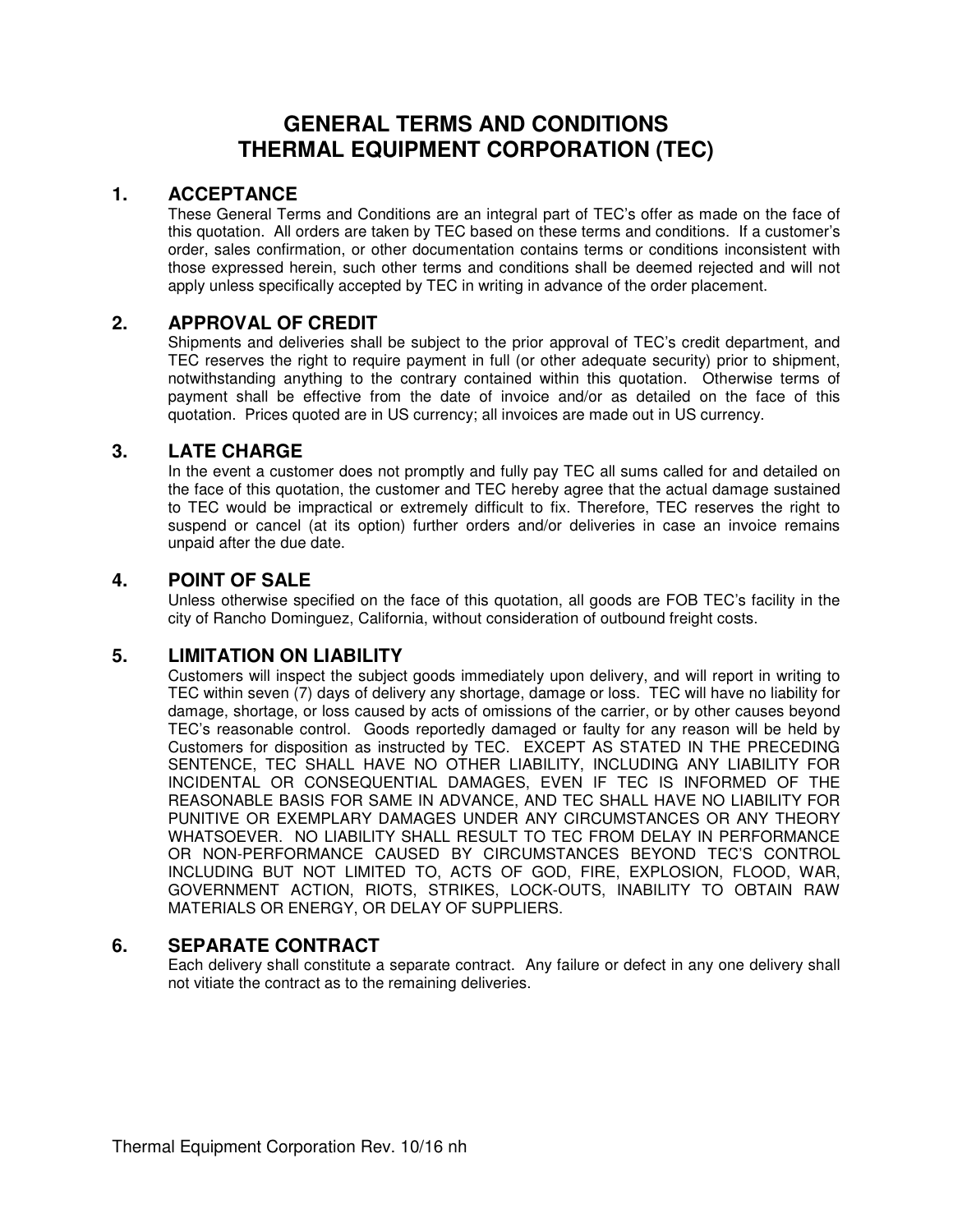## **7. WARRANTY**

#### DISCLAIMER OF WARRANTY:

THE FOLLOWING WARRANTY IS GIVEN IN LIEU OF AND TO THE EXCLUSION OF ANY OTHER WARANTY OR CONDITION, EITHER EXPRESSED OR IMPLIED BY STATUTE OR OTHERWISE. NO TERM, CONDITION OR WARRANTY IS INCLUDED BY TEC AS TO THE QUALITY, MARKETABILITY OR FITNESS FOR ANY OTHER PURPOSE OF THE GOODS CONTEMPLATED BY THE CUSTOMER, OR AS TO ANY OTHER MATTER IN RESPECT OF WHICH THE GOODS ARE SUPPLIED, WHETHER THE GOODS ARE USED ALONE OR IN COMBINATION WITH OTHER EQUIPMENT. THE CUSTOMER ACKNOWLEDGES AS A TERM OF THE CONTRACT THAT THIS EXCLUSION IS REASONABLE.

ALL GOODS SOLD BY TEC ARE WARRANTED FOR ONE (1) YEAR AFTER SHIPDATE, OR COMPLETION OF INSTALLATION, IF BY TEC, BUT NOT TO EXCEED EIGHTEEN (18) MONTHS AFTER THE CUSTOMER HAS BEEN NOTIFIED THE GOOD(S) ARE READY TO SHIP. GOODS ARE WARRANTED TO BE (1) FREE FROM DEFECTS IN DESIGN, WORKMANSHIP, OR MATERIAL, WHEN SUBJECTED TO NORMAL CONDITIONS OF USE, AND (2) CONFORMS TO THE CUSTOMER'S SPECIFICATIONS AS ACCEPTED IN WRITING BY TEC AND/OR SPECIFIED IN THE QUOTATION ON THE FACE THEREOF. TEC WILL ASSUME NO LIABILITY FOR COMPONENTS PROCESSED IN THE EQUIPMENT, IMPROPER USE OF EQUIPMENT, UNAUTHORIZED REPAIRS WHILE UNDER WARRANTY OR NEGLIGENCE.

TEC WILL EITHER REPAIR OR REPLACE, AT TEC'S OPTION, ANY DEFECTIVE COMPONENTS. TEC MAY, AT ITS OPTION, PROVIDE LABOR WITH CUSTOMER ASSISTANCE. LABOR FOR EASILY REPLACABLE COMPONENTS, AS DETERMINED BY TEC, IS TO BE PROVIDED BY THE CUSTOMER EXLCUSIVELY. UPS GROUND SHIPPING COSTS FOR REPLACMENT PARTS ARE INCLUDED UNDER THIS WARRANTY. SHIPPING ARRANGMENTS AND ANY FREIGHT COSTS OUTSIDE OF THIS ARE THE RESPONSIBILITY OF THE CUSTOMER AND NOT COVERED BY THIS WARRANTY. TEC CAN, AT ITS OPTION, REQUIRE THE CUSTOMER TO RETURN BROKEN AND/OR DAMAGED PARTS TO TEC AT TEC'S COST.

EXCEPT AS STATED IN THE PRECEDING SENTENCE, TEC SHALL HAVE NO OTHER LIABILITY, INCLUDING ANY LIABILITY FOR INCIDENTAL OR CONSEQUENTIAL DAMAGES, EVEN IF TEC IS INFORMED OF THE REASONABLE BASIS FOR SAME IN ADVANCE, AND TEC SHALL HAVE NO LIABILITY FOR LOST PROFITS, PUNITIVE OR EXEMPLARY DAMAGE<br>UNDER ANY CIRCUMSTANCES OR ANY THEORY WHATSOEVER. FLUIDS AND UNDER ANY CIRCUMSTANCES OR ANY THEORY WHATSOEVER. CONSUMABLE ITEMS ARE EXEMPT FROM THE WARRANTY HEREUNDER

TEC WILL PASS THROUGH TO THE CUSTOMER, TO THE EXTEND PERMITTED, ALL THIRD PARTY VENDOR WARRANTIES, WITHOUT ANY DELETIONS OR CHANGES. TEC'S LIABILITY ON THIRD PARTY VENDOR EQUIPMENT IS, IN ALL CASES, LIMITED TO THAT PROVIDED BY THE VENDOR TO TEC.

## **8. CUSTOMER RESPONSIBILITIES**

The customer shall provide and pay for all necessary preparations for the placement and use of the equipment, according to the specifications given by TEC, including but not limited to, power connections, foundations, exhaust and ventilation, public inspections, licenses, air pollution control and building permits. Failure to do so shall excuse performance, further performance or nonperformance by TEC, but shall not affect the customer's duty to pay TEC in accordance with the terms of this quotation.